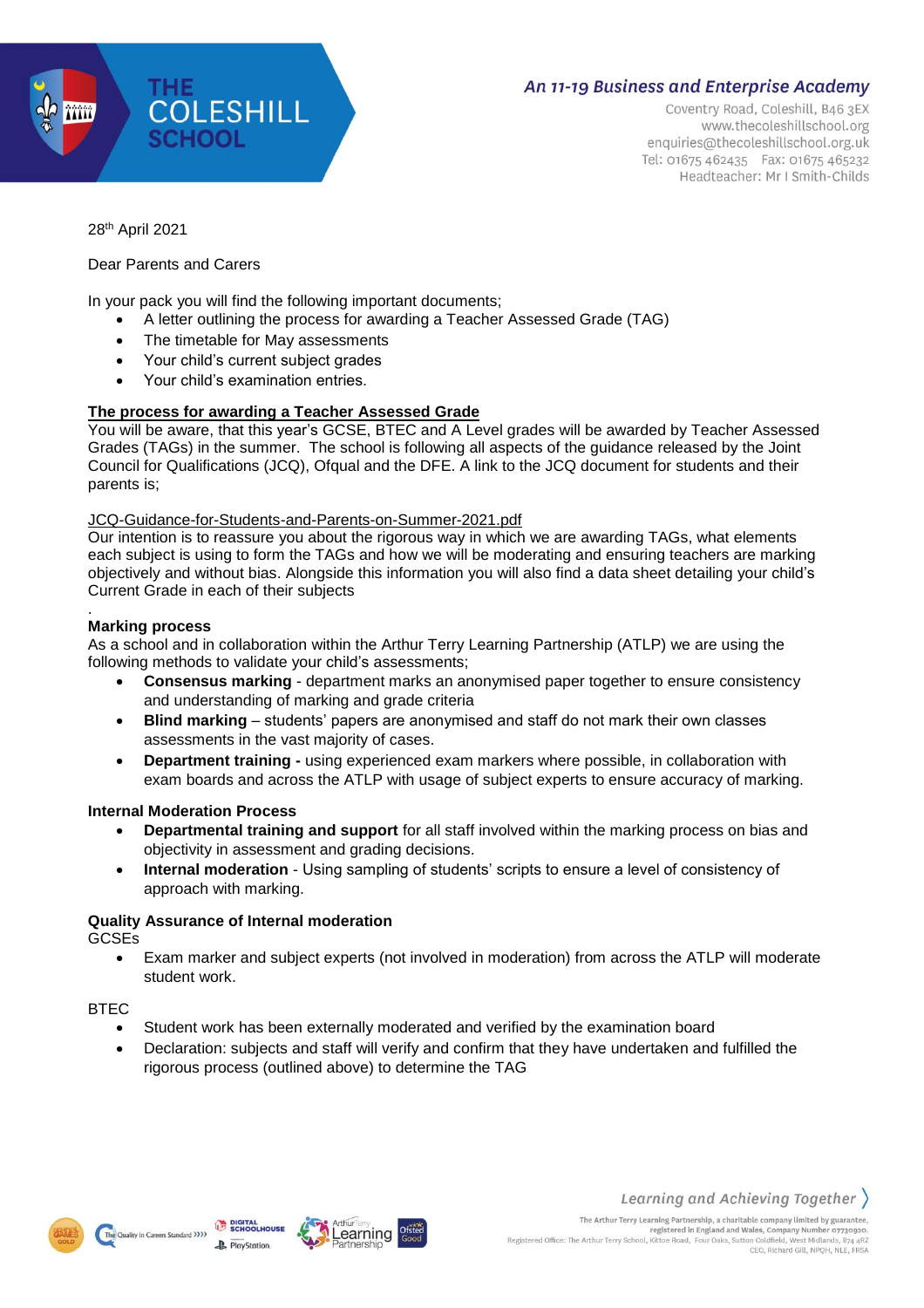

## **An 11-19 Business and Enterprise Academy**

Coventry Road, Coleshill, B46 3EX www.thecoleshillschool.org enquiries@thecoleshillschool.org.uk Tel: 01675 462435 Fax: 01675 465232 Headteacher: Mr I Smith-Childs

## **Current Grade**

In this communication, we will be sharing with you the 'Current Grade' for your child for each subject. This is not the final Teacher Assessed Grade, which will be awarded after all assessments are complete. This grade represents the grade your child should achieve or improve on if he/she continues to work hard and achieves to their expected standard in the final assessment. Therefore, please encourage your child to continue to work hard in lessons and at home, in preparation for their remaining assessments. We are sharing our process and 'Current Grades' to enable parents and carers to raise any questions now, so that we can support families, prior to the release of final TAGs in August.

## **Teacher assessed grade (TAG)**

The TAG awarded to your child will come from a range of evidence which may span over the entire period of the course, for example as in BTEC subjects. However, OFQUAL have advised us to put a slightly greater importance on work done in Year 11 and especially the assessments in the Spring and Summer term in line with the specification and externally verified materials.

## **Use of evidence that comprises the TAG**

- *We will be using student work produced in response to assessment materials provided by our awarding organisation(s), including groups of questions, past papers or similar materials such as practice or sample papers.*
- *We will use non-exam assessment work (often referred to as coursework), even if this has not been fully completed.*
- *We will use student work produced in centre-devised tasks that reflect the specification, that follow the same format as awarding organisation materials, and have been marked in a way that reflects awarding organisation mark schemes.*
- *We will use substantial classwork i.e. Red Zone tasks or internal tests*
- *We will use records of a student's capability and performance over the course of study in performance-based subjects such as music, drama and PE.*
- *We will use assessed pieces that have been externally verified including examinations that took place in the January series.*

It is essential that your child is attending school and making every effort to complete the necessary evidence required in order to perform as expected.

If your child has missed any of the assessments, particularly ones from previous years, this will not mean that they are disadvantaged.

## **Useful links:**

DFE website: Department for Education - GOV.UK [\(www.gov.uk\)](https://www.gov.uk/government/organisations/department-for-education)

Joint Council for Qualifications: Summer 2021 [arrangements](https://www.jcq.org.uk/summer-2021-arrangements/) - JCQ Joint Council for Qualifications